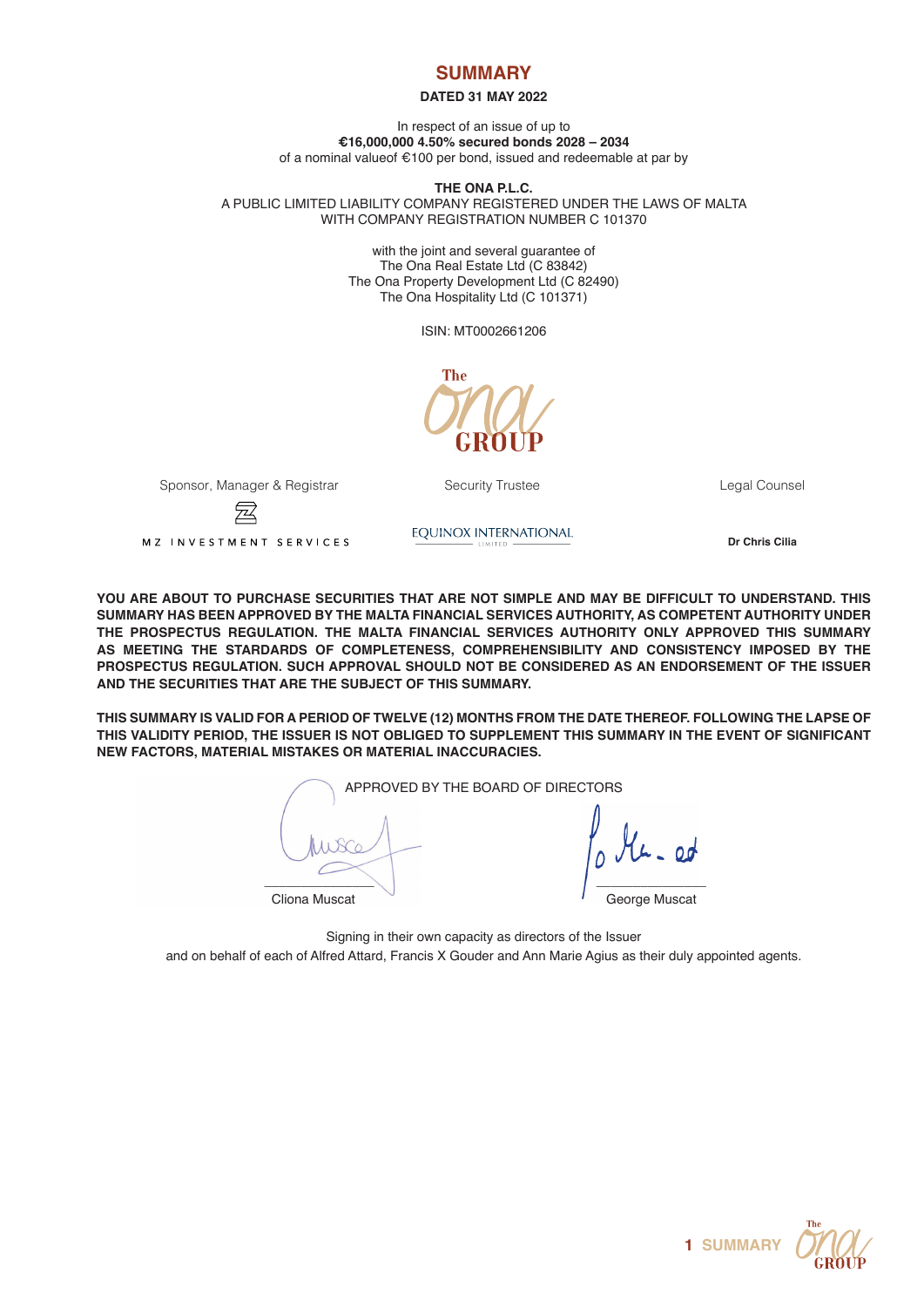# **1. INTRODUCTION AND WARNINGS**

This Summary is prepared in accordance with the requirements of the Prospectus Regulation and the delegated acts issued thereunder. This Summary contains key information which investors require in order to understand the nature and the risks of the Issuer and the Secured Bonds. Except where the context otherwise requires, the capitalised words and expressions used in this Summary shall bear the meanings assigned to them in the Registration Document and, or the Securities Note, as the case may be.

This Summary contains key information on the Issuer, the Guarantors and the Secured Bonds, summarised details of which are set out below:

| <b>Issuer</b>                                | The Ona p.l.c., a public limited liability company registered under the laws of |
|----------------------------------------------|---------------------------------------------------------------------------------|
|                                              | Malta, bearing company registration number C 101370 and legal entity identifier |
|                                              | (LEI) number 48510040FDCT4Q97XG85.                                              |
| Address                                      | GAP Holdings Head Office, Censu Scerri Street, Tigné, Sliema, SLM 3060, Malta.  |
| Telephone number                             | +356 2327 1000                                                                  |
| <b>Issuer Website</b>                        | www.theonagroup.mt                                                              |
| LEI number                                   | 48510040FDCT4Q97XG85                                                            |
| Competent authority approving the Prospectus | The MFSA, established in terms of the Financial Markets Act (Cap. 345 of        |
|                                              | the laws of Malta).                                                             |
| Address of the MFSA                          | Malta Financial Services Authority, Triq I-Imdina, Zone 1, Central Business     |
|                                              | District, Birkirkara CBD 1010, Malta.                                           |
| Telephone number of the MFSA                 | +356 2144 1155                                                                  |
| <b>MFSA Website</b>                          | https://www.mfsa.mt/                                                            |
| Name of the securities                       | 4.50% Secured Bonds due 2028-2034 issued by the Issuer                          |
| ISIN number of the Secured Bonds             | MT0002661206                                                                    |
| Prospectus approval date                     | 31 May 2022                                                                     |

Prospective investors are hereby warned that:

- (i) this Summary should be read as an introduction to the Prospectus. It is being provided to convey the key characteristics and risks associated with the Issuer and the Secured Bonds being offered pursuant to the Prospectus. It is not and does not purport to be exhaustive and investors are warned that they should not rely on the information contained in this Summary in making a decision as to whether to invest in the securities described in this document;
- (ii) any decision of the investor to invest in the Secured Bonds should be based on a consideration of the Prospectus as a whole by the investor;
- (iii) an investor may lose all or part of the capital invested in subscribing for Secured Bonds;
- (iv) where a claim relating to the information contained in the Prospectus is brought before a court, the plaintiff investor might, under the national legislation of Malta, have to bear the costs of translating the Prospectus before the legal proceedings are initiated;
- (v) civil liability attaches only to those persons who have tabled the Summary, including any translation thereof, but only if the Summary, when read together with the other parts of the Prospectus, is misleading, inaccurate, or inconsistent or does not provide key information in order to aid investors when considering whether to invest in the Secured Bonds; and
- (vi) you are about to purchase securities that are not simple and may be difficult to understand.

# **2. KEY INFORMATION ON THE ISSUER**

#### **2.1 Who is the Issuer of the Secured Bonds?**

*2.1.1 Domicile and Legal Form, its LEI and Country of Incorporation*

The Issuer is The Ona p.l.c., a public limited liability company registered in Malta in terms of the Companies Act (Cap. 386 of the laws of Malta). The Issuer was incorporated and is domiciled in Malta, with legal entity identifier (LEI) number 48510040FDCT4Q97XG85.

#### *2.1.2 Principal Activities of the Issuer*

The Issuer is the holding and finance company of the Group and was incorporated for the purpose of financing its Subsidiaries' respective projects. The Issuer does not carry out any trading activities of its own and its revenue is limited to the dividends it receives from its Subsidiaries and interest receivable due under intra-group loan agreements.

#### *2.1.3 Organisational Structure of the Group*

The Issuer is the holding company of the Group and holds 100% of the shareholding in its Subsidiaries – The Ona Property Development Ltd (C 82490) ("**TOPD**"), The Ona Real Estate Ltd (C 83842) ("**TORE**") and The Ona Hospitality Ltd (C 101371) ("**TOH**").

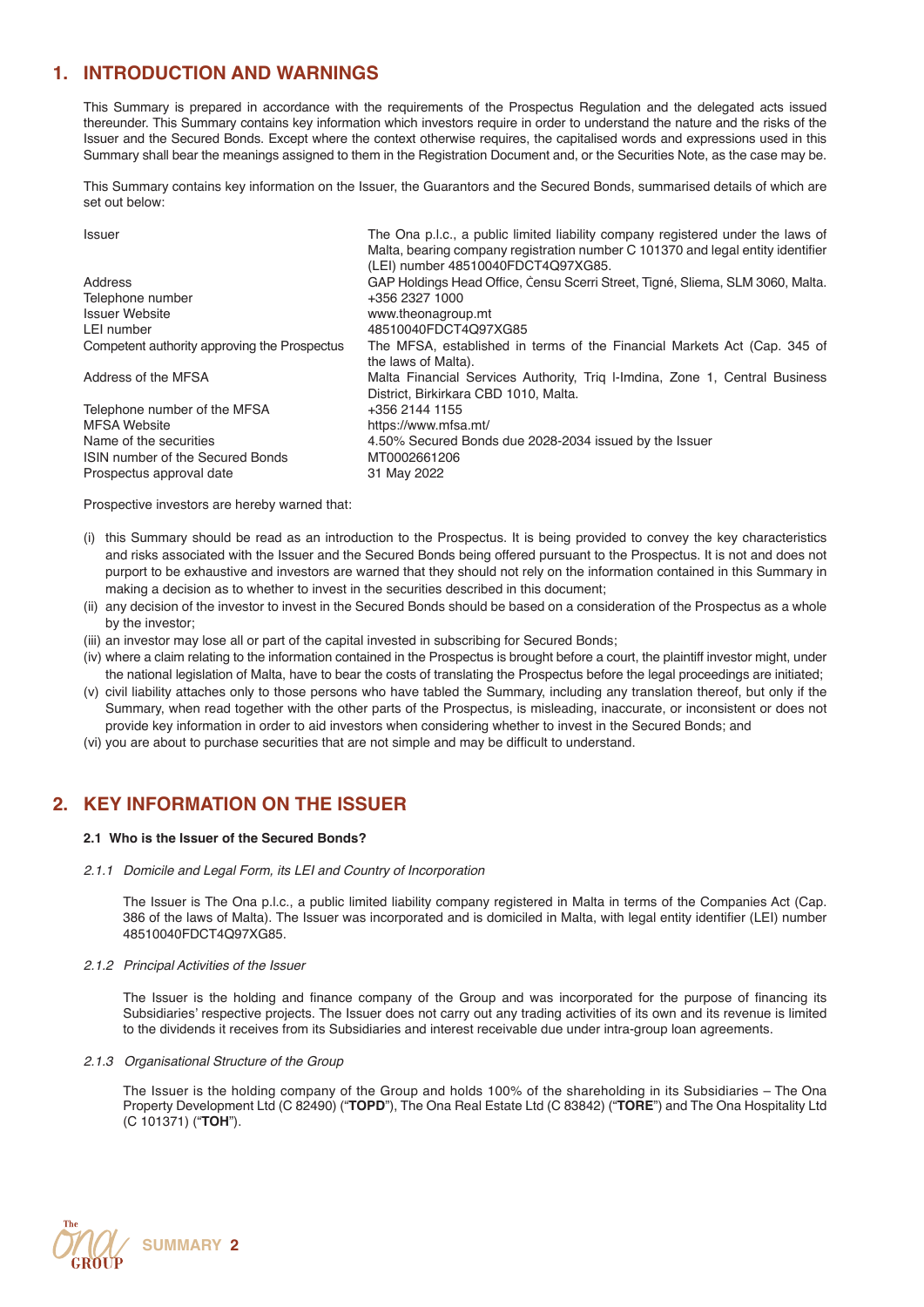# *2.1.4 Major Shareholders of the Issuer*

The Issuer's majority shareholder is Cliona Muscat who holds 99.9% of the issued share capital of the Issuer.

# *2.1.5 Key Managing Directors*

The board of Directors of the Issuer is composed of the following persons: Cliona Muscat (Executive Director), George Muscat (Non-Executive Director), Alfred Attard (Independent Non-Executive Director), Francis X Gouder (Independent Non-Executive Director), and Ann Marie Agius (Independent Non-Executive Director).

# *2.1.6 Statutory Auditors*

The auditors of the Issuer as of the date of this Summary are TACS Malta Limited (C 84698) of 1, Tal-Providenza Mansions, Main Street Balzan, Malta. The Accountancy Board registration number of TACS Malta Limited is AB/2/17/22.

# **2.2 What is the key financial information regarding the Issuer?**

 The Issuer is a newly incorporated company and has not published its first set of audited financial statements. The Group came into existence in April 2022 following the acquisition of TORE, TOPD and TOH by virtue of a share for share exchange process. The financial information set out below represents key pro forma consolidated financial information. This pro forma information presents what the Issuer's consolidated statement of financial position would have looked like had the Group existed in its current form, comprising all its current constituent components, as at 31 December 2021.

| <b>Pro Forma Consolidated Statement of Financial Position</b> | 31 December 2021<br>€'000 |
|---------------------------------------------------------------|---------------------------|
| Total assets                                                  | 11,547                    |
| Equity                                                        | 7.721                     |
| Net debt                                                      | 1,505                     |
| Breakdown as follows:                                         |                           |
| <b>Bank loans</b>                                             | 2.548                     |
| Cash and cash equivalents                                     | (1,043)                   |

# **2.3 What are the key risks that are specific to the Issuer?**

 The most material risk factors specific to the Issuer and the Group which may adversely impact the operations and financial position of the Issuer and, or the Group, should the circumstances mentioned therein materialise, are as follows:

#### *2.3.1 The Issuer is dependent on the performance of its Subsidiaries*

 The Issuer is a finance and holding company of the Group and does not carry out any trading activities of its own. The Issuer is therefore economically dependent on the performance and financial position of its Subsidiaries. The underperformance of any of the Issuer's Subsidiaries may have an adverse effect on the performance of the Issuer which may affect its ability to service payments under the Secured Bonds of both principal and interest.

#### *2.3.2 Risks relating to the economic repercussions of the COVID-19 pandemic*

As a direct result of the spread of COVID-19, global economic activity has experienced a general downturn, with certain industry sectors and market segments having been affected more harshly than others. The tourism and hospitality sectors have emerged as two of the sectors most severely impacted by the COVID-19 pandemic. Consequently, the Group's business, operations, and financial performance remain susceptible to the risk relating to the uncertainty surrounding the constantly changing circumstances within which it finds itself operating in, as well as the risks of the effects of the corresponding restrictive or prohibitive measures that have been, and may in the future, be introduced as a result thereof or in connection therewith.

#### 2.3.3 Risks relating to the financing of the Group's projects

 The Group's projects have been part-financed through bank financing with local banks. The Group plans to incur additional debt for the purposes of financing future development projects. Should a Group company significantly increase its debt obligations, this may have an adverse effect on the profitability of the respective company and the Group as a whole.

 Changes in banking risk appetite as a result of financial turmoil may decrease the willingness of banks to provide loans to companies and the terms thereof and accordingly, a Group company may not be able to obtain the capital and financing it requires for the completion of a project and, or the operation of its business, on commercially viable terms, or at all.

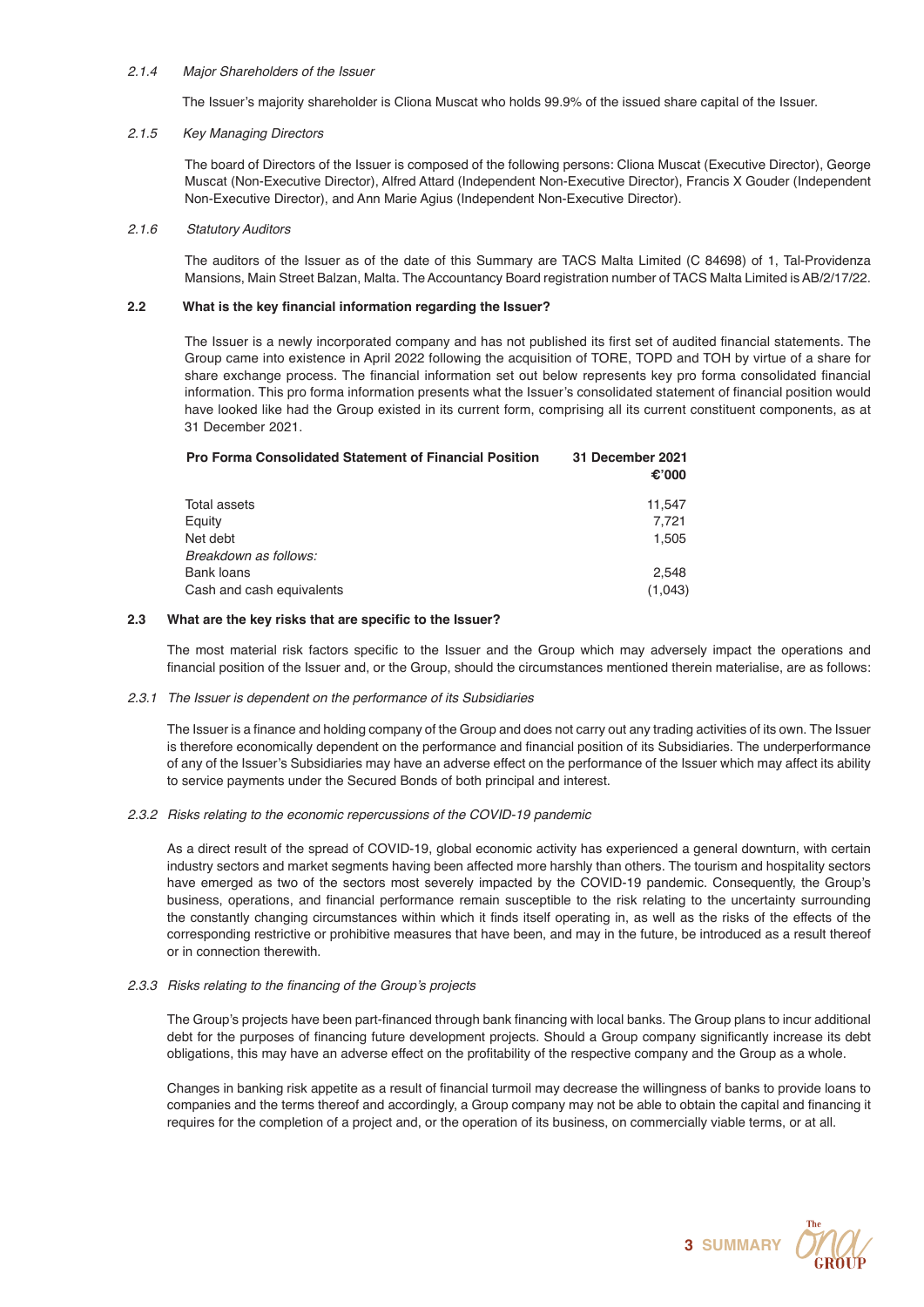### *2.3.4 Risks relating to rising costs for materials, resources, and utilities*

From the start of the COVID-19 pandemic to date, the prices of raw materials have been subject to substantial increases caused by a combination of heightened market demand and low availability, ongoing global supply chain challenges, increase in shipping costs, shortages in containers, ships, and human resources. Should the volatility in prices continue in an upward trajectory over the rest of the year as well as subsequent years, the Group may be negatively affected if these increased costs are not capable of being reflected in increased charges for the delivery of certain products and services of the Group.

### *2.3.5 Risks relating to the Franchise Agreement*

The Franchise Agreement entitles TOH to operate the Hotel under the "AC Hotels by Marriott" brand, subject to certain terms and conditions as detailed therein. Accordingly, the success of the Hotel operations is dependent on the continuity of the contractual relationship with the Franchisor and subsequently, the ability of the Group to benefit from the reputation and standards of the "AC Hotels by Marriott" brand.

#### *2.3.6 Risks relating to the ability of the Group to secure approvals and licences*

Once completed, the Hotel requires a license from the Malta Tourism Authority to operate as a Class 4 hotel. Should the Malta Tourism Authority consider that all applicable licensing conditions have not been satisfied, there may be delays in the opening of the Hotel, which in turn could result in a breach of the Franchise Agreement. The development of the Birkirkara Project and the Mellieħa Project have not yet been approved by the Planning Authority. In the event that these two projects are not approved in accordance with the plans submitted to the Planning Authority, the Group may need to alter their plans or seek new development opportunities in substitution of the aforementioned projects. This could result in delays and, or affect the projected revenue of the Group.

#### *2.3.7 Risks relating to the property development and construction industry*

The Group undertakes activities in the property development and construction industry. Pursuant to such activities, the Group is subject to several specific risks which could have a material adverse effect on the Group's business, financial condition, and results of operations, including the increase of projected costs and times for completion of ongoing development projects.

# *2.3.8 Risks relating to competing projects*

Once completed, the Hotel may compete with local hotels and facilities offering various types of lodging options and related services to the public. The Group's activities in the property development and rental sectors are also susceptible to competitive forces given the large number of properties and developments available on the local market. A reduction in reservations for hotel accommodation and, or the sale of units and prices which are lower than that projected may adversely effect the Group's business, financial condition, and results of operations.

# **3. KEY INFORMATION ON THE SECURITIES**

# **3.1 What are the main features of the securities?**

The Secured Bonds are being issued in an aggregate amount of up to €16,000,000 with a nominal value of €100 per Secured Bond issued at the rate of 4.5% per annum and redeemable at par on 21 June 2034 or, at the sole option of the Issuer, any date falling between 21 June 2028 and 20 June 2034. The first interest payment shall be effected on 21 June 2023 (covering the period from 21 June 2022 to 20 June 2023).

The Secured Bonds shall be issued in fully registered and dematerialised form and shall be represented in uncertificated form by the appropriate entry in the electronic register maintained on behalf of the Issuer at the CSD. On admission to trading, the Secured Bonds shall have the following ISIN: MT0002661206.

The Secured Bonds constitute the general, direct, unconditional, and secured obligations of the Issuer and shall be guaranteed in respect of both the interest due and the principal amount by the Guarantors on a joint and several basis (the "**Guarantees**"). The Secured Bonds shall at all times rank *pari passu* without any priority or preference among themselves. The Secured Bonds are secured by the following collateral constituted in favour of the Security Trustee for the benefit of Bondholders:

- (i) the first-ranking general hypothec for the full nominal value of the Secured Bonds and interest thereon over all the present and future property of each of the Issuer, TORE and TOH;
- (ii) the first-ranking special hypothec granted by TORE for the full nominal value of the Secured Bonds over the Paceville Site (and any developments and constructions thereon);
- (iii) the first-ranking special privilege over the Paceville Site for the amount of €6 million; and (iv) a pledge over insurance policy proceeds as security for the full nominal value of the Secu
- a pledge over insurance policy proceeds as security for the full nominal value of the Secured Bonds and interest thereon (the "**Pledge Agreement**").

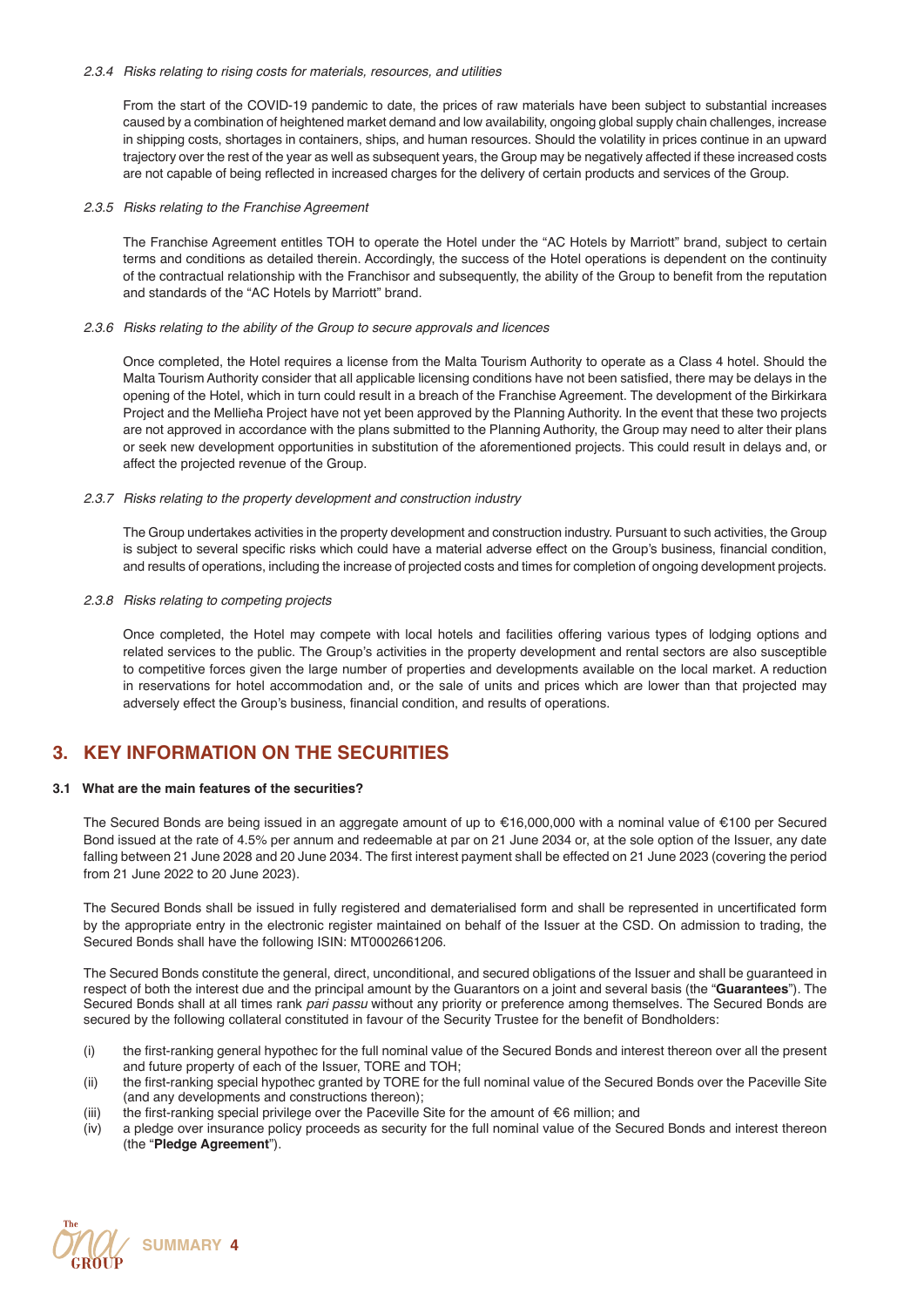There are no special rights attached to the Secured Bonds other than the right of Bondholders to: (i) attend, participate in and vote at meetings of Bondholders in accordance with the terms and conditions of the Secured Bonds; (ii) payment of capital and interest in accordance with the ranking of the Secured Bonds; (iii) the benefit of the Guarantees and the Collateral; and (iv) such other rights attached to the Secured Bonds emanating from the Securities Note.

There are no restrictions on the free transferability of the Secured Bonds.

# **3.2 Where will the securities be traded?**

Application has been made to the Malta Stock Exchange for the Secured Bonds to be listed and traded on its Official List.

### **3.3 Is there a guarantee attached to the securities?**

The Secured Bonds are guaranteed by the Guarantors on a joint and several basis. Accordingly, the Bondholders shall be entitled to request the Guarantors to pay both the interest due and the principal amount under said Secured Bonds on first demand (subject to the terms of the Guarantees) if the Issuer fails to meet any amount when due in terms of the Prospectus. The joint and several Guarantees also entitle the Bondholders to demand payment from any or all of the Guarantors without having to first take action against the Issuer.

# *3.3.1 The Guarantors*

The Guarantors are TOH, TORE and TOPD.

TOH was established on 20 January 2022 as a private limited liability company registered in Malta in terms of the Companies Act (Cap. 386 of the laws of Malta) with company registration number C 101371. The LEI of TOH is 485100RELU3CJG7ROO57. TOH was incorporated with the purpose of managing the Hotel in accordance with the terms and conditions of the Franchise Agreement.

TORE was established on 5 December 2017 as a private limited liability company registered in Malta in terms of the Companies Act (Cap. 386 of the laws of Malta) with company registration number C 83842. The LEI of TORE is 485100XELPKN88BUBY54. TORE operates in the property development and property rental sectors and has entered into a promise of sale agreement for the purchase of the Paceville Site which will be developed into the Hotel.

TOPD was established on 11 September 2017 as a private limited liability company registered in Malta in terms of the Companies Act (Cap. 386 of the laws of Malta) with company registration number C 82490. The LEI of TOPD is 485100CA2BE8KDYF5U90. TOPD operates in the property development and property rental sectors. TOPD owns a commercial property located in Birkirkara ("CE House") which it leases to a third party on a long-term basis.

# *3.3.2 Key Financial Information of the Guarantors*

 TOH was incorporated in January 2022 and, accordingly, has not published its first set of audited financial statements. The key financial information of TORE and TOPD is set out below:

| <b>TORE</b><br><b>Income Statement</b>                                                                                                                                           | FY2021<br>€'000           | <b>FY2020</b><br>€'000 | FY2019<br>€'000   |
|----------------------------------------------------------------------------------------------------------------------------------------------------------------------------------|---------------------------|------------------------|-------------------|
| Operating profit                                                                                                                                                                 | 2,873                     | 137                    | 54                |
| <b>Statement of Financial Position</b><br>Net financial debt<br>Breakdown as follows:                                                                                            | 1,435                     | 2,053                  | 2,137             |
| Borrowings and other financial liabilities<br>Cash and cash equivalents                                                                                                          | 2,362<br>(927)            | 2,192<br>(139)         | 2,260<br>(123)    |
| <b>Cash Flow Statement</b><br>Cash flows from (used in) operating activities<br>Cash flows from (used in) financing activities<br>Cash flows from (used in) investing activities | (3,767)<br>(445)<br>5,000 | (43)<br>59             | 75<br>(1)         |
| <b>TOPD</b><br><b>Income Statement</b><br>Operating profit                                                                                                                       | 309                       | 87                     | 84                |
| <b>Statement of Financial Position</b><br>Net financial debt<br>Breakdown as follows:<br>Borrowings and other financial liabilities                                              | 3,991<br>4,080            | 4,236<br>4,270         | 3,484<br>3,591    |
| Cash and cash equivalents                                                                                                                                                        | (89)                      | (34)                   | (107)             |
| <b>Cash Flow Statement</b><br>Cash flows from (used in) operating activities<br>Cash flows from (used in) financing activities                                                   | 244<br>(189)              | (736)<br>663           | (1, 387)<br>1,422 |

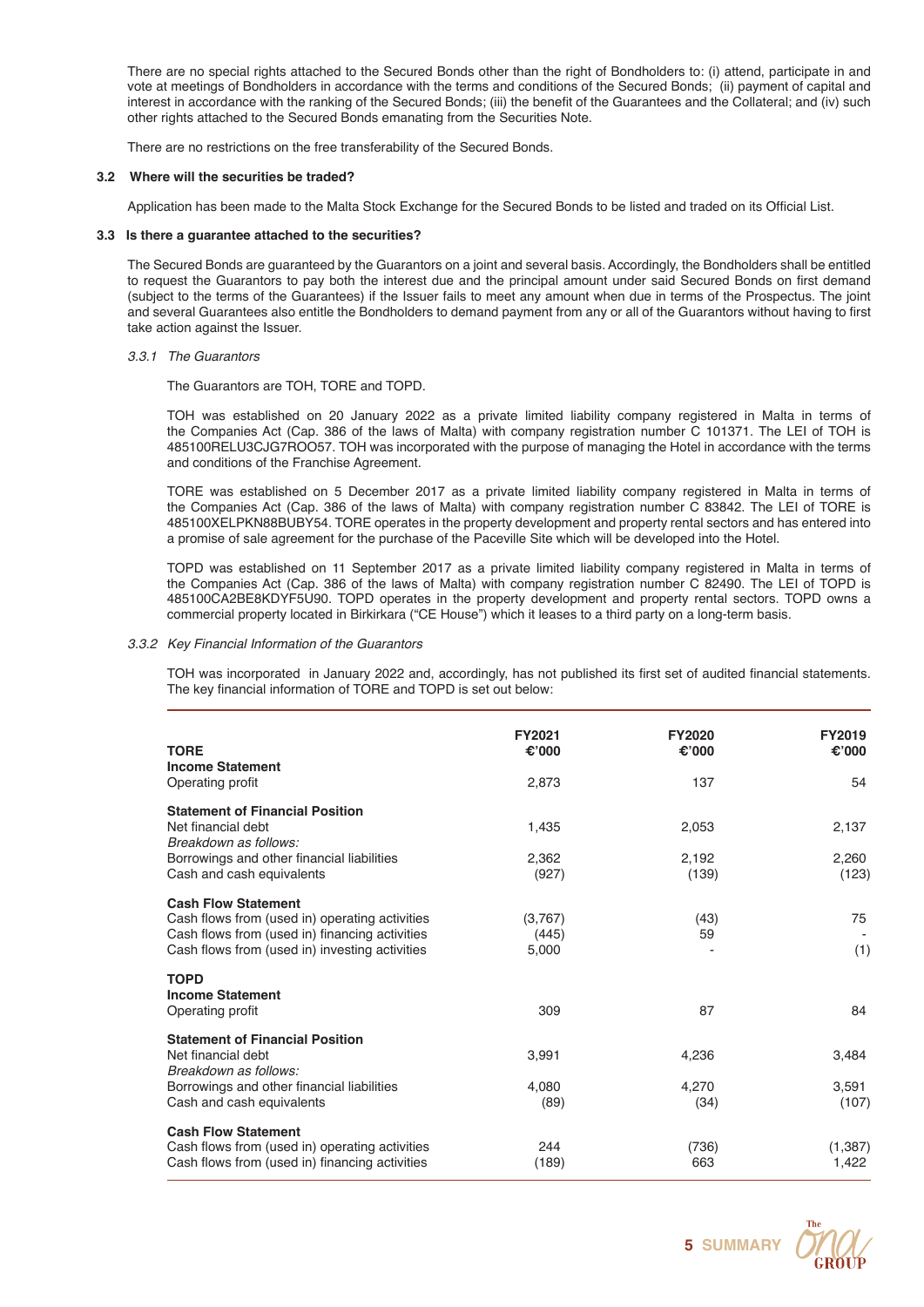### *3.3.3* Key Risks that are Specific to the Guarantors and the Collateral

#### *3.3.3.1 Risks relating to the Ranking of Collateral*

The Collateral shall rank after the claims of privileged creditors should a note of inscription of a special privilege be registered with the Public Registry securing the privileged creditor's claim. The Security Trustee will be paid out of the assets of the Issuer after privileged creditors and those creditors which are given priority over the relevant Collateral by law. Accordingly, in the case of a competition of creditors, Bondholders may not recover their investment in the Secured Bonds, whether in full or in part.

### *3.3.3.2 Enforcement of security*

Although the Secured Bonds are secured, there can be no assurance that the Collateral will be sufficient to cover the Issuer's payment obligations under the Secured Bonds in case of a default.

### *3.3.3.3 Risks relating to the Guarantees granted by the Guarantors*

The strength of the undertakings given under the Guarantees and, accordingly, the level of recoverability by the Security Trustee from the Guarantors of any amounts due under any of the Secured Bonds, is dependent upon, and directly linked to, the financial position and solvency of the Guarantors.

# **3.4 What are the Key Risks that are specific to the Securities?**

#### 3.4.1 Complex financial instrument and suitability assessment

In view of the early redemption component, the Secured Bonds are complex financial instruments for the purposes of MIFID II and may not be suitable for all recipients of the Prospectus. In the event that an investor does not seek professional advice and, or does not read and fully understand the provisions of this Prospectus, there is a risk that such investor may acquire an investment which is not suitable for his or her risk profile.

# *3.4.2 The Secured Bonds are redeemable at the option of the Issuer*

If Secured Bonds are redeemed on a Designated Early Redemption Date, a Bondholder would not receive the same return on investment that it would have received if they were redeemed on the Redemption Date. In addition, Bondholders may not be able to re-invest the proceeds from an early redemption at yields that would have been received had they not been redeemed. This optional redemption feature may also have a negative impact on the market value of the Secured Bonds.

# *3.4.3 No prior market for the Secured Bonds*

Prior to the Bond Issue and Admission, there has been no public market for the Secured Bonds within or outside Malta. Due to the absence of any prior market for the Secured Bonds, there can be no assurance that the price of the Secured Bonds will correspond to the price at which the Secured Bonds will trade in the market subsequent to the Bond Issue.

### *3.4.4 Amendments to the Terms and Conditions of the Secured Bonds*

If the Issuer wishes to amend any of the Terms and Conditions of the Secured Bonds, it may call a meeting of Bondholders. Defined majorities of Bondholders may bind all Bondholders including Bondholders who did not attend and vote at the relevant meeting and Bondholders who voted in a manner contrary to the majority. Moreover, this must be considered in light of the power of each Guarantor to veto any changes to the Terms and Conditions of the Secured Bonds which are issued with the benefit of its Guarantee.

# **4. KEY INFORMATION ON THE OFFER OF SECURITIES TO THE PUBLIC AND THE ADMISSION TO TRADING ON A REGULATED MARKET**

# **4.1. Under which conditions and timetable can I invest in this security?**

#### *4.1.1* The Intermediaries' Offer

 Pursuant to the Intermediaries' Offer, the Issuer shall enter into subscription agreements with Authorised Financial Intermediaries whereby the Issuer shall bind itself to allocate a total amount of up to €16,000,000 in nominal value of Secured Bonds to such Authorised Financial Intermediaries, which in turn shall bind themselves to subscribe to, for their own account or for the account of their underlying clients, a specified number of Secured Bonds. Authorised Financial Intermediaries must effect payment to the Issuer for the Secured Bonds subscribed to by not later than the closing of the Offer Period.